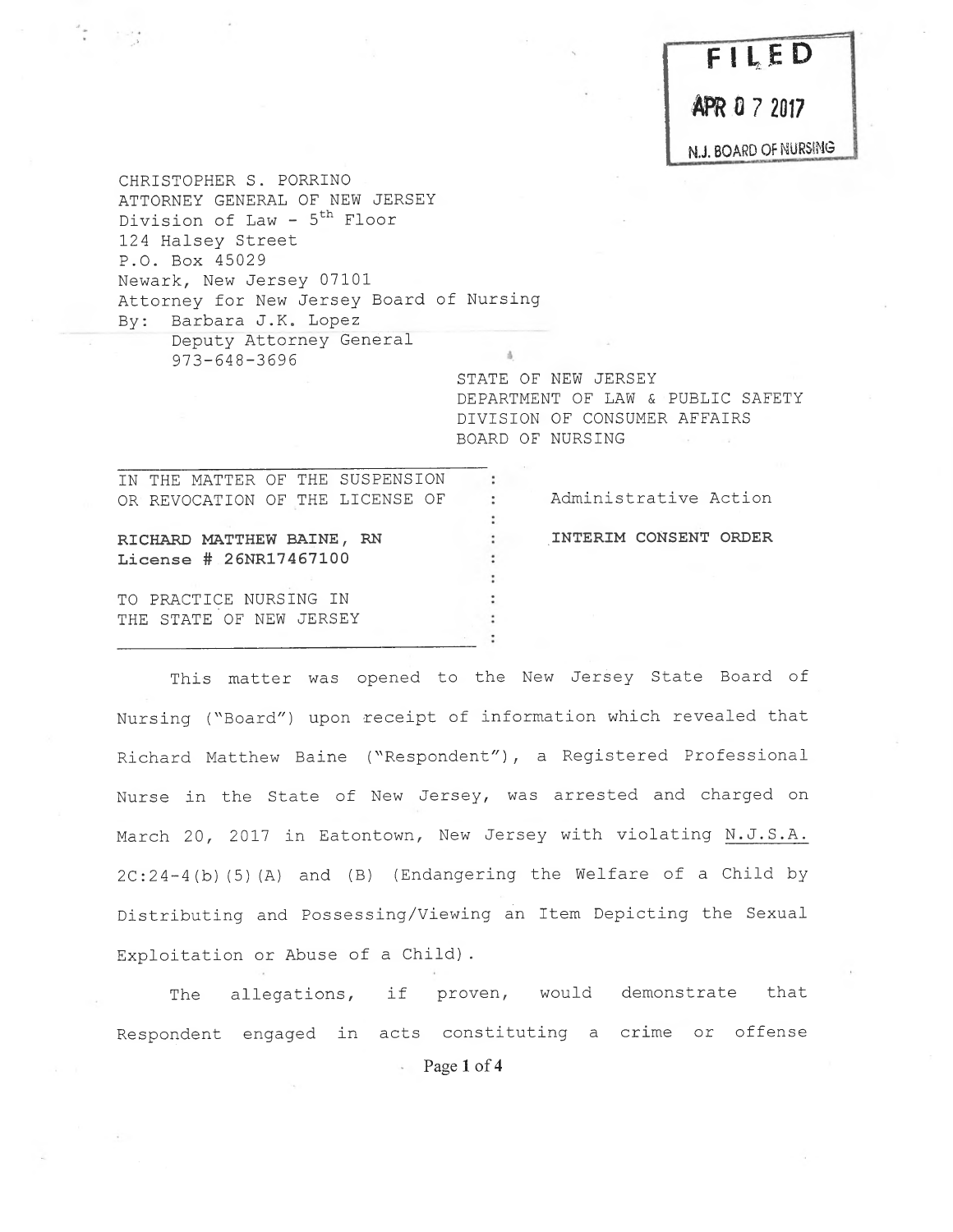involving moral turpitude and relating adversely to the practice <sup>o</sup>f nursing pursuant to <sup>N</sup>.J.S.A. 45:1-21(f), and lacks good moral <sup>c</sup>haracter which is an underlying foundation for licensure <sup>p</sup>ursuant to N.J.S.A. 45:11-26, both of which would provide bases <sup>f</sup>or disciplinary action against Respondent's license.

<sup>R</sup>espondent maintains that he is not currently employed as <sup>a</sup> <sup>n</sup>urse. It appearing that Respondent agrees to voluntarily enter into an interim agreement temporarily suspending his license <sup>w</sup>ithout making admissions and without prejudice to his ability to <sup>d</sup>efend any action brought based on the above allegations, and the <sup>B</sup>oard finding the within disposition adequately protective of the <sup>p</sup>ublic health, safety and welfare; and other good cause having been shown;

Shown;<br>IT IS, THEREFORE, ON THIS  $\int_{0}^{\pi}$  DAY OF  $\int_{\mathcal{P}}$ PRIU, ORDERED AND AGREED THAT:

1. The license to practice as a Registered Professional <sup>N</sup>urse in the State of New Jersey, issued to Respondent, Richard <sup>M</sup>atthew Baine, is hereby voluntarily surrendered, to be deemed <sup>a</sup> <sup>t</sup>emporary suspension of license, effective immediately, pending <sup>d</sup>isposition of the criminal charges and until further Order of <sup>t</sup>he Board. Respondent shall, contemporaneously with the signing <sup>o</sup>f this Order, forward all nursing licenses, both wallet and wall

<sup>P</sup>age 2 of 4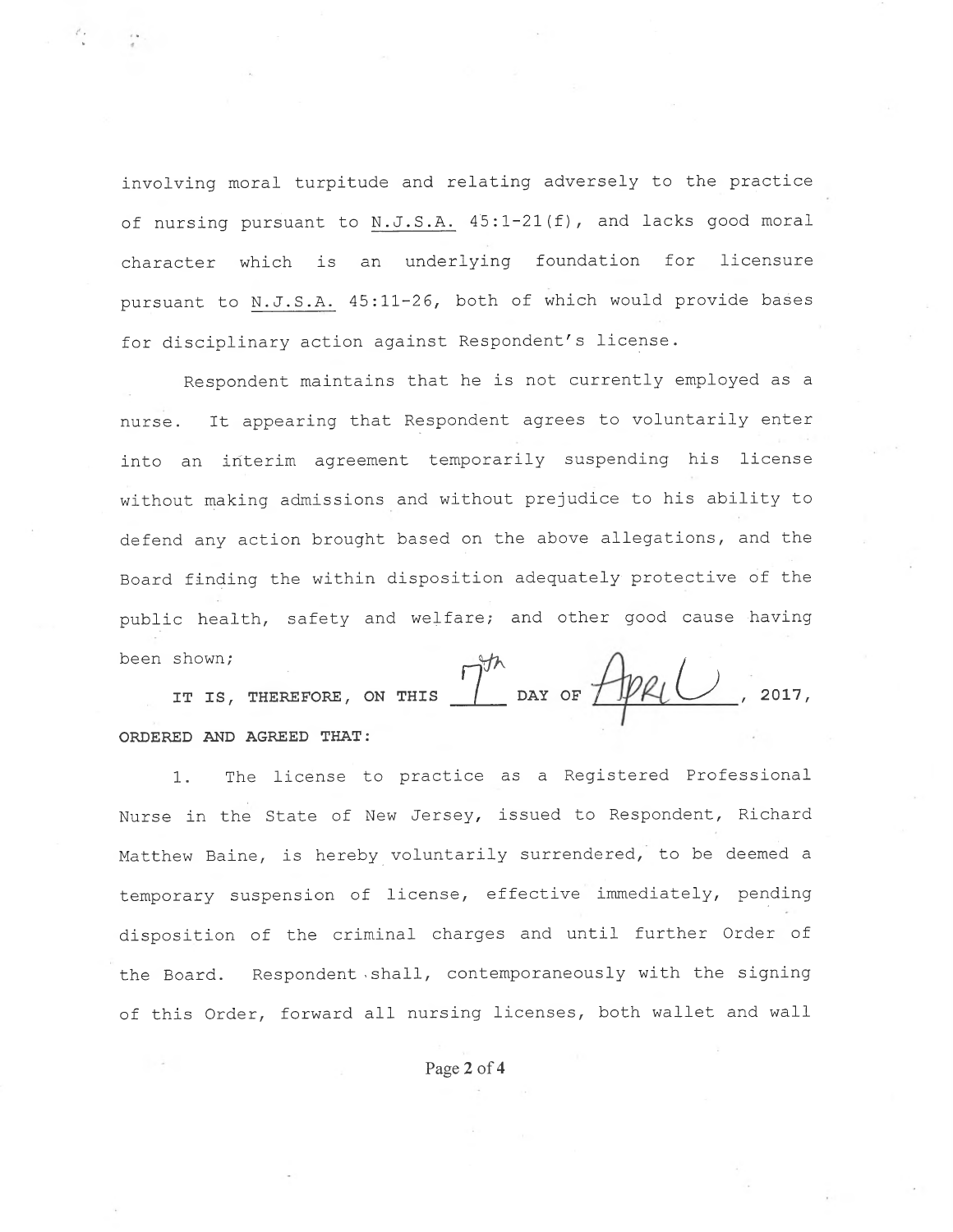versions, to Barbara J.K. Lopez, DAG, P.O. Box 45029, Newark, New <sup>J</sup>ersey 07101, on behalf of the Board of Nursing, to be held by the Board until reinstatement.

<sup>2</sup>. Respondent shall immediately cease and desist from <sup>h</sup>olding himself out as a nurse in the State of New Jersey and <sup>s</sup>hall refrain from the practice of nursing in the State of New <sup>J</sup>ersey pending further Order of the Board.

3. Nothing contained herein shall be deemed an admission <sup>o</sup>f liability on the part of Respondent.

4. The entry of the within Order is without prejudice to <sup>t</sup>he further investigation and/or prosecution of any violations by <sup>R</sup>espondent of any statutes or .regulations governing nursing <sup>p</sup>ractice in the State of New Jersey or any other violations of law, by the Board, the Attorney General, or any other regulatory or law enforcement agency, including, but not limited to, any <sup>p</sup>ending matters under investigation.

<sup>5</sup>. Nothing herein shall preclude the Board from initiating further disciplinary action based upon the conduct relating to <sup>R</sup>espondent as alleged above or upon disposition of the criminal <sup>m</sup>atters. Additionally, the Board reserves the right to deny <sup>r</sup>einstatement or to seek discipline, limitations, and/or restrictions, after affording notice and an opportunity to be

Page 3 of 4